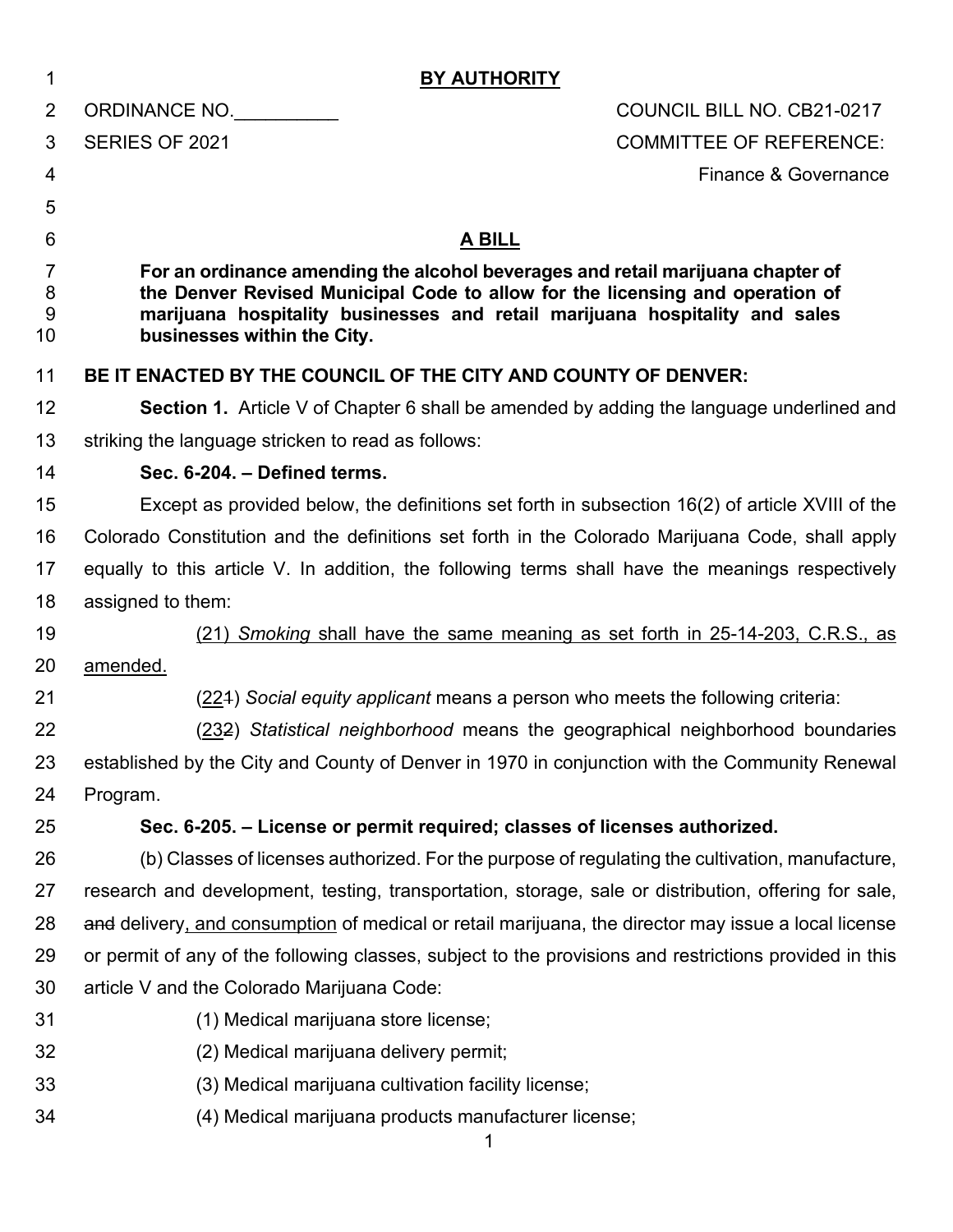| 1  | (5) Medical marijuana testing facility license;                                                         |  |  |  |
|----|---------------------------------------------------------------------------------------------------------|--|--|--|
| 2  | (6) Medical marijuana transporter license;                                                              |  |  |  |
| 3  | (7) Medical marijuana off-premises storage facility permit;                                             |  |  |  |
| 4  | (8) Marijuana research and development license;                                                         |  |  |  |
| 5  | (9) Retail marijuana store license;                                                                     |  |  |  |
| 6  | (10) Retail marijuana delivery permit;                                                                  |  |  |  |
| 7  | (11) Retail marijuana cultivation facility license;                                                     |  |  |  |
| 8  | (12) Retail marijuana products manufacturer license;                                                    |  |  |  |
| 9  | (13) Retail marijuana testing facility license;                                                         |  |  |  |
| 10 | (14) Retail marijuana transporter license; and                                                          |  |  |  |
| 11 | (15) Retail marijuana off-premises storage facility permit;                                             |  |  |  |
| 12 | (16) Marijuana hospitality business license; and                                                        |  |  |  |
| 13 | (17) Retail marijuana hospitality and sales business license.                                           |  |  |  |
| 14 | Sec. 6-217. - Reserved Marijuana hospitality business license.                                          |  |  |  |
| 15 | (a) Marijuana hospitality businesses—authorized. Beginning July 1, 2021, a local marijuana              |  |  |  |
| 16 | hospitality business license may be issued to allow for the on-premises consumption of marijuana        |  |  |  |
| 17 | at either a fixed location or mobile premises, subject to the provisions of this article V and the      |  |  |  |
| 18 | Colorado Marijuana Code.                                                                                |  |  |  |
| 19 | (b) Licensing requirements—all locations. In addition to the provisions applicable to all               |  |  |  |
| 20 | licenses, all marijuana hospitality business licensees shall comply with the following provisions:      |  |  |  |
| 21 | (1) A marijuana hospitality business licensee shall not permit the use or consumption                   |  |  |  |
| 22 | of regulated marijuana between the hours of 2:00 a.m. and 7:00 a.m. daily.                              |  |  |  |
| 23 | (2) A marijuana hospitality business licensee shall not sell, transfer, or distribute, with             |  |  |  |
| 24 | or without remuneration, or allow the sale, transfer, or distribution, with or without remuneration, of |  |  |  |
| 25 | marijuana, marijuana concentrate, or marijuana products on the licensed premises.                       |  |  |  |
| 26 | (3) A marijuana hospitality business licensee shall not engage in or allow any activity                 |  |  |  |
| 27 | that would require an additional license under this article, including but not limited to planting,     |  |  |  |
| 28 | growing, harvesting, storing, drying, trimming, processing or manufacturing marijuana, marijuana        |  |  |  |
| 29 | concentrate, or marijuana products on the licensed premises. Nothing in this subsection prohibits a     |  |  |  |
| 30 | marijuana hospitality business from storing marijuana consumer waste on the licensed premises, in       |  |  |  |
| 31 | compliance with state law.                                                                              |  |  |  |
| 32 | (4) A marijuana hospitality business licensee shall not allow any person to consume                     |  |  |  |
| 33 | or display marijuana, marijuana concentrate, or marijuana products outside of a consumption area        |  |  |  |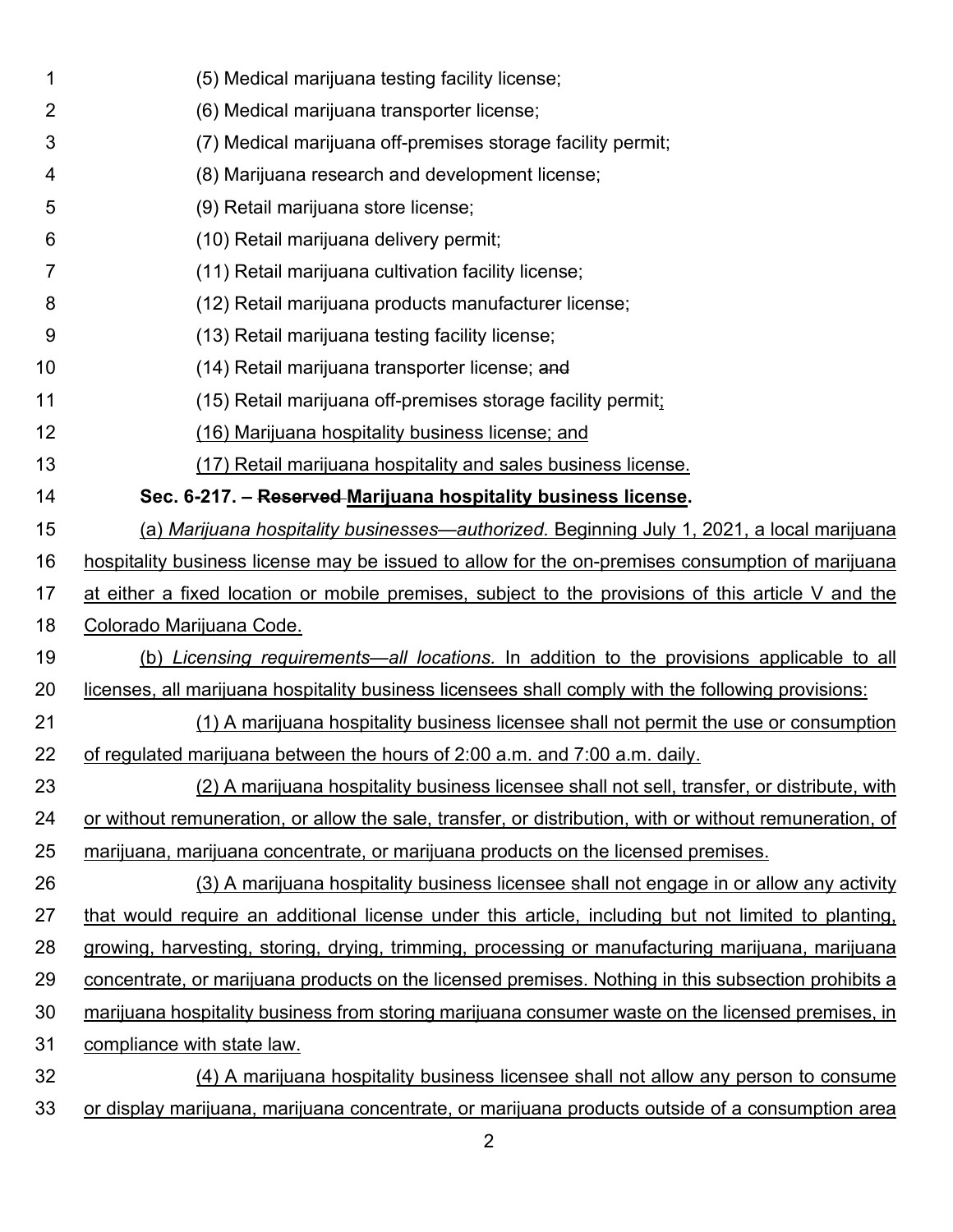or any place that is visible from outside of the consumption area. (5) A marijuana hospitality business may allow smoking of marijuana in indoor and outdoor portions of the licensed premises. Marijuana smoking indoors and outdoors must occur in compliance with an Odor Control Plan filed pursuant to section 4-10 of this Code, and approved by the department of public health and environment. (6) A marijuana hospitality business licensee shall ensure that all areas of ingress and egress to the consumption areas are clearly identified and posted with signs and warnings required by state law or the department. (7) A marijuana hospitality business licensee shall not allow on-duty employees of the business to consume any marijuana, marijuana concentrate, or marijuana product on the licensed premises. (8) A marijuana hospitality business licensee shall not allow the consumption of alcohol or smoking of tobacco or tobacco products on the licensed premises. (9) A marijuana hospitality business licensee shall not allow any person under the age 15 of twenty-one (21) on the licensed premises. Government-issued identification must be required from all patrons before the patron is allowed access into the licensed premises. (10) A marijuana hospitality business licensee shall not permit the use or consumption of marijuana, marijuana concentrate, or marijuana product by a patron who displays any visible signs of intoxication. (11) If an emergency requires law enforcement, firefighters, emergency medical service providers, or other public safety personnel to enter a marijuana hospitality business, a marijuana hospitality business licensee shall ensure that all employees and patrons of the business cease all consumption and other activities until such personnel have completed their investigation or services and have left the licensed premises. (c) *Licensing requirements—mobile premises.* In addition to the requirements for all 26 marijuana hospitality businesses identified in subsection (b), marijuana hospitality businesses on mobile premises shall comply with the following provisions: (1) A mobile marijuana hospitality business licensee shall not permit the consumption of marijuana on the moibile premises if the mobile premises is stopped, standing, or parked for more than 30 minutes. (2) A mobile marijuana hospitality business shall file a route log with the department 32 identifying the origin and destination of all routes, and all stops in between the origin and the destination, at least seven (7) business days prior to the scheduled departure. A marijuana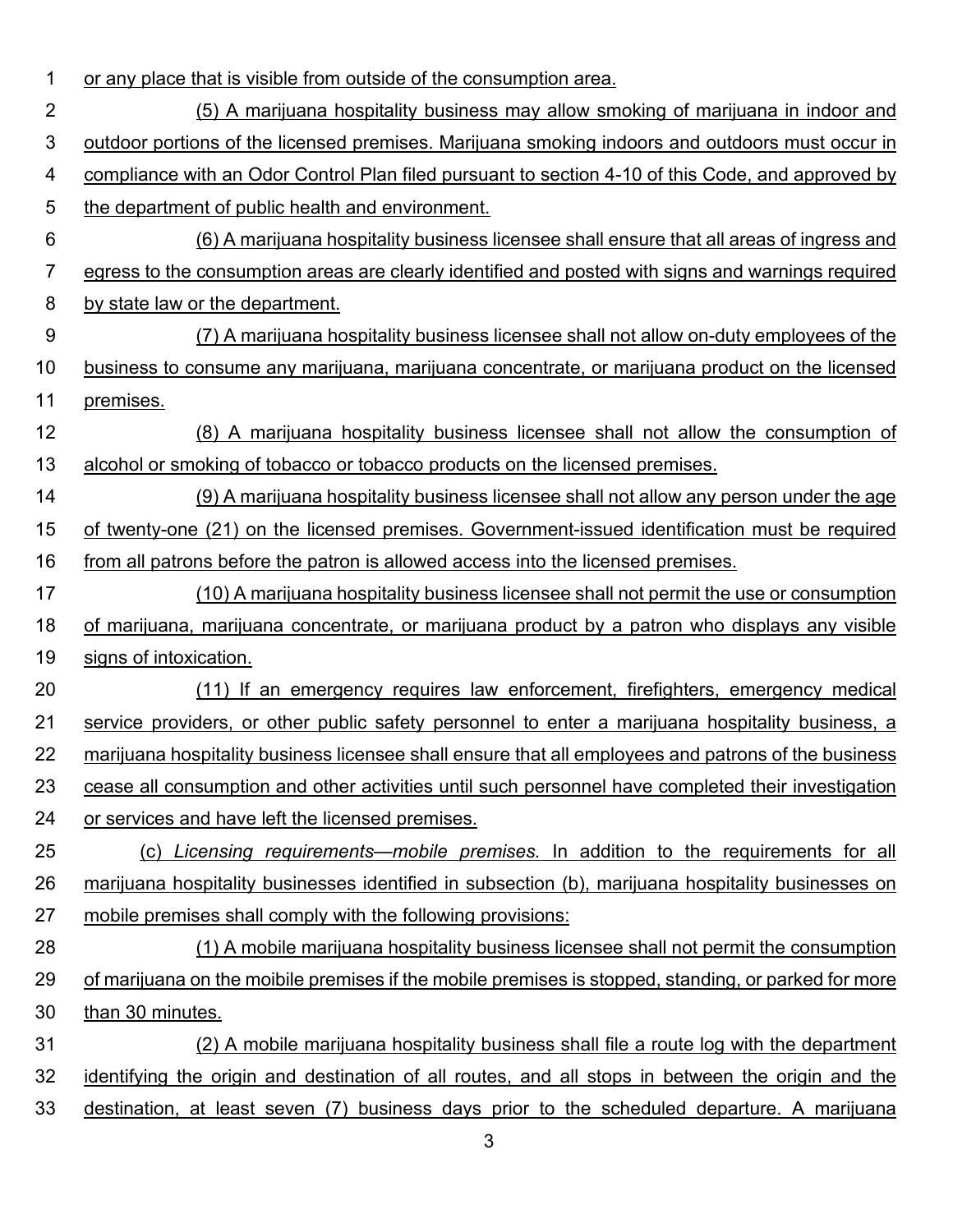| 1  | hospitality business shall not change or deviate from the route log without notifying the department    |  |  |
|----|---------------------------------------------------------------------------------------------------------|--|--|
| 2  | at least seven (7) business days prior to scheduled departure. Identified origins, destinations, and    |  |  |
| 3  | stops may not include any of the following locations:                                                   |  |  |
| 4  | <u>a. Schools;</u>                                                                                      |  |  |
| 5  | b. Child care establishments;                                                                           |  |  |
| 6  | c. Alcohol or drug treatment facilities; or                                                             |  |  |
| 7  | d. City-owned recreation centers and pools.                                                             |  |  |
| 8  | (3) A mobile marijuana hospitality business shall make the route log available to any                   |  |  |
| 9  | city inspector or police officer upon request.                                                          |  |  |
| 10 | (4) A mobile marijuana hospitality business shall ensure that the motor vehicle has no                  |  |  |
| 11 | external markings, words, or symbols that constitute advertising as defined in section 6-204(1).        |  |  |
| 12 | (d) Proximity restrictions. No marijuana hospitality business license shall be issued if the            |  |  |
| 13 | proposed location is within 1,000 feet of one of more of the following locations:                       |  |  |
| 14 | (1) Any school, with the distance computed by direct measurement in a straight line                     |  |  |
| 15 | from the nearest legal parcel line of the land used for the school to the nearest external portion of   |  |  |
| 16 | the building in which the marijuana hospitality business is proposed to be located.                     |  |  |
| 17 | (2) Any child care establishment, with the distance computed by direct measurement                      |  |  |
| 18 | in a straight line from the nearest legal parcel line of the land used for the child care establishment |  |  |
| 19 | to the nearest external portion of the building in which the marijuana hospitality business is proposed |  |  |
| 20 | to be located.                                                                                          |  |  |
| 21 | (3) Any other marijuana hospitality business licensed pursuant to this article V, with                  |  |  |
| 22 | the distance computed by direct measurement in a straight line from the nearest external portion of     |  |  |
| 23 | the building within which one (1) marijuana hospitality business is located to the nearest external     |  |  |
| 24 | portion of the building in which the other marijuana hospitality business is proposed to be located.    |  |  |
| 25 | In the event that the department receives two or more applications for a marijuana hospitality          |  |  |
| 26 | business with proposed locations within one thousand (1,000) feet of each other, the director shall     |  |  |
| 27 | act upon only the first complete application received and shall not issue a license to all subsequent   |  |  |
| 28 | applications.                                                                                           |  |  |
| 29 | (4) Any alcohol or drug treatment facility, with the distance computed by direct                        |  |  |
| 30 | measurement in a straight line from the nearest external portion of the building in which the alcohol   |  |  |
| 31 | or drug treatment facility is located to the nearest external portion of the building in which the      |  |  |
| 32 | marijuana hospitality business is proposed to be located.                                               |  |  |
| 33 | Any city-owned recreation center, with the distance computed by direct<br>(5)                           |  |  |

4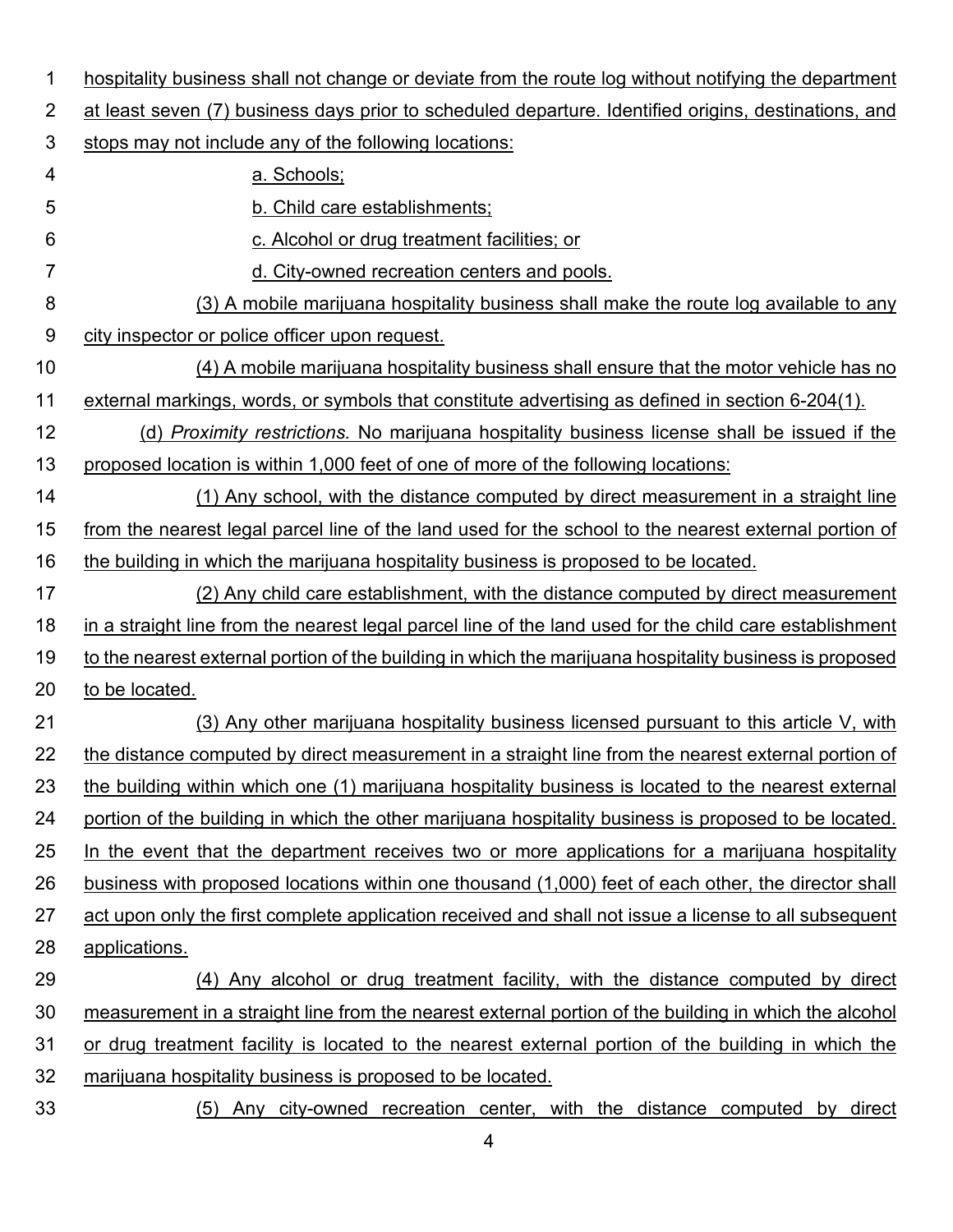measurement in a straight line from the nearest external portion of the building in which the recreation center is located to the nearest external potion of the building in which the marijuana hospitality business is proposed to be located. (6) Any city-owned outdoor pool, with the distance computed by direct measurement in a straight line from the fence or barrier of the outdoor pool to the nearest external potion of the building in which the marijuana hospitality business is located. (7) The proximity restrictions identified in this subsection (d) shall not apply to the mobile premises of a marijuana hospitality business. (e) *Location restrictions.* No marijuana hospitality business license shall be issued at one or more of the following locations: (1) The licensed premises of another medical or retail marijuana business license. The marijuana hospitality business and other marijuana business shall provide separate ingress and egress to each licensed premises. (2) The licensed premises of any business containing a business licensed pursuant to Articles 3, 4, or 5 of Title 44 of the Colorado Revised Statutes. The marijuana hospitality business and other marijuana business shall provide separate ingress and egress to each licensed premises, and shall comply with all state laws. (3) Any location deemed public property and owned by the City. (4) Any location that is situated in a residential zone district as defined by the Denver Zoning Code or Former Chapter 59. (5) The location restrictions identified in this subsection (e) shall not apply to the mobile premises of a marijuana hospitality business. (f) *Public hearing—required.* A public hearing in compliance with section 6-209 shall be required prior to the issuance of a marijuana hospitality business license at a fixed location, but shall not be required for an application proposing to operate a marijuana hospitality business solely on a mobile premises. The requirements for public notice, posting, publication, conduct, results of investigation, and decision of the director shall be the same as those for medical and retail marijuana stores. **Sec. 6-218. – Reserved Retail marijuana hospitality and sales business license.** (a) *Licensing requirements.* Beginning July 1, 2021, a local retail marijuana hospitality and sales business license may be issued to allow for the sale and on-premises consumption of regulated marijuana at a fixed location, subject to the provisions of this article V and the Colorado Marijuana Code. In addition to the provisions applicable to all licenses, all retail marijuana hospitality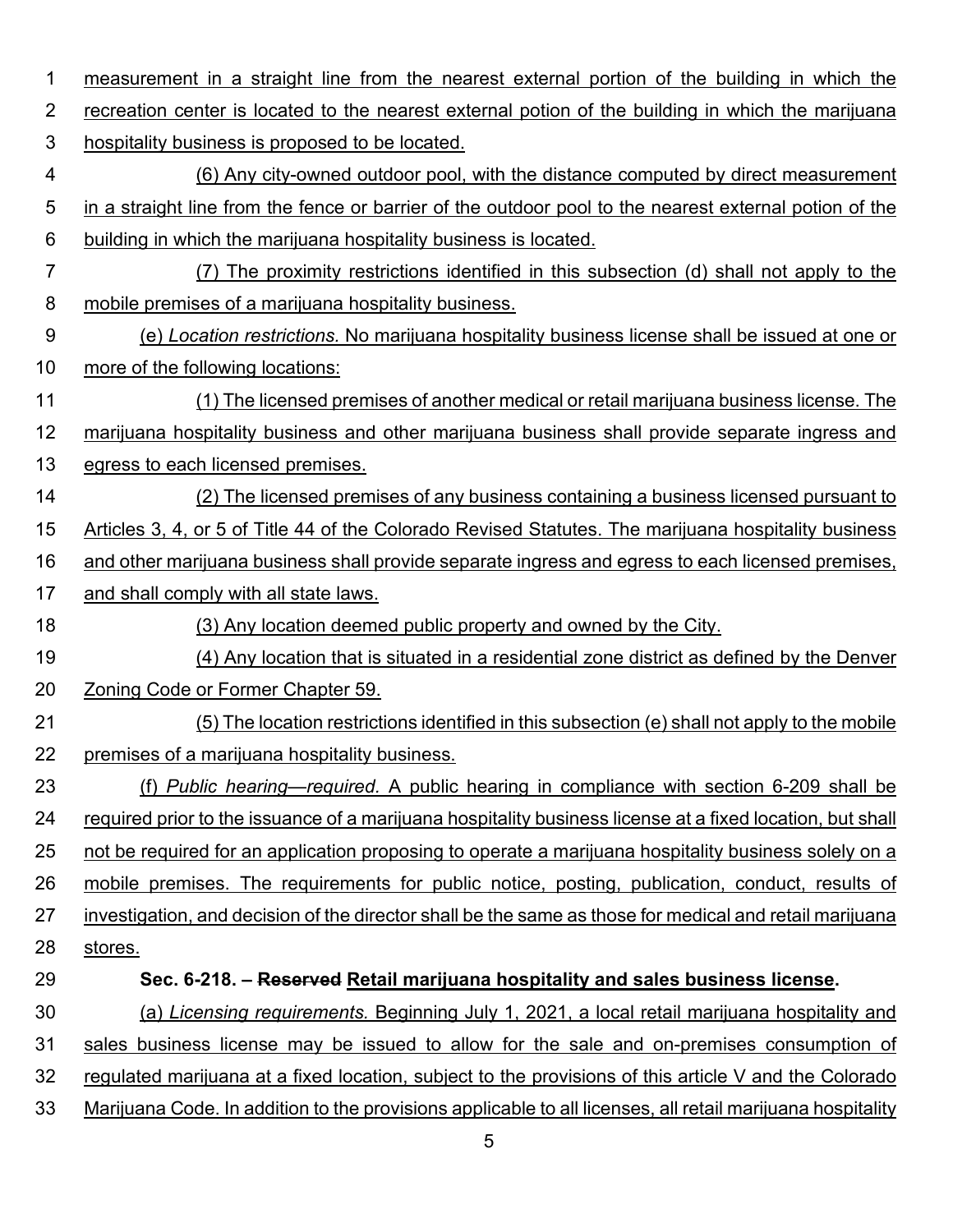- and sales business licensees shall comply with the following provisions:
- (1) A retail marijuana hospitality and sales business licensee shall not permit the sale, transfer, distribution, use, or consumption of regulated marijuana between the hours of 2:00 a.m. and 7:00 a.m. daily.
- (2) A retail marijuana hospitality and sales business licensee shall not engage in or allow any activity that would require an additional license under this article, including but not limited to planting, growing, harvesting, drying, trimming, processing or manufacturing marijuana, marijuana concentrate, or marijuana product on the licensed premises.
- (3) A retail marijuana hospitality and sales business licensee shall not allow any person to consume or display marijuana, marijuana concentrate, or marijuana product outside of a consumption area or any place that is visible from outside of the consumption area.
- (4) A retail marijuana hospitality and sales business licensee may allow smoking of regulated marijuana in indoor and outdoor portions of the licensed premises. Marijuana smoking indoors and outdoors must occur in compliance with an Odor Control Plan filed pursuant to section 4-10 of this Code and approved by the department of public health and environment.
- (5) A retail marijuana hospitality and sales business licensee shall ensure that all areas of ingress and egress to the consumption areas are clearly identified and posted with signs and warnings required by state law.
- (6) A retail marijuana hospitality and sales business licensee shall not allow on-duty employees of the business to consume any marijuana, marijuana concentrate, or marijuana product within the licensed premises of the business.
- (7) A retail marijuana hospitality and sales business licensee shall not allow the consumption of alcohol or smoking of tobacco or tobacco products on the licensed premises.
- (8) A retail marijuana hospitality and sales business licensee shall not allow any person under the age of twenty-one (21) into the licensed premises. Government-issued identification must be required from all patrons before the patron is allowed access into the licensed premises.
- (9) A retail marijuana hospitality and sales business licensee shall not permit the use or consumption of marijuana, marijuana product, or marijuana concentrate by a patron who displays any visible signs of intoxication.
- (10) A retail marijuana hospitality and sales business licensee shall not transfer, sell, or otherwise distribute more regulated marijuana in a single transaction to a consumer than the lawful amounts related to possession and sale set forth in state law. A single transaction includes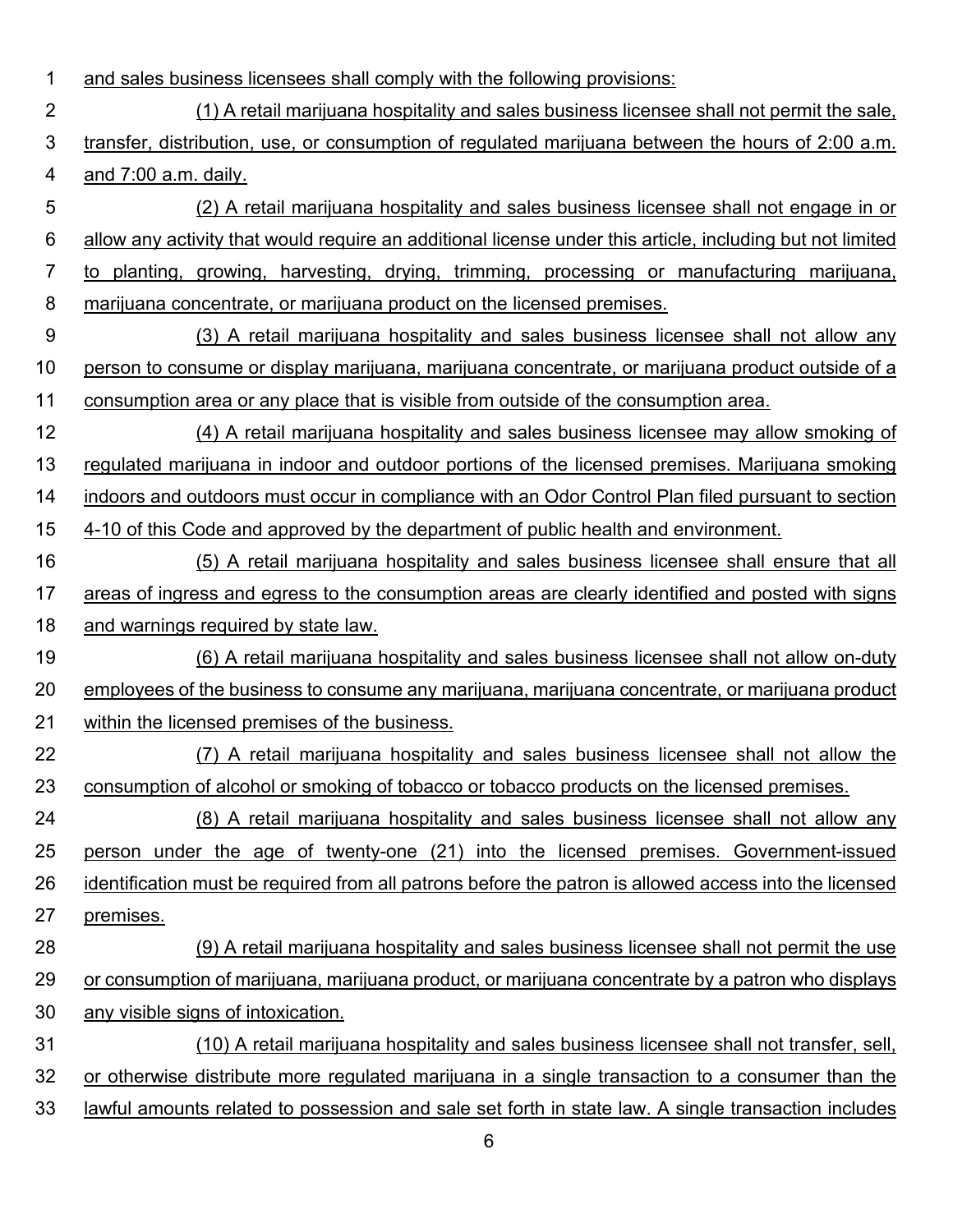multiple transfers, sales, or distributions to the same consumer during the same business day where the medical or retail marijuana store employee knows or reasonably should know that such transfer, sale, or distribution would result in that consumer possessing or being sold more than the amounts set forth in state law.

 (11) If an emergency requires law enforcement, firefighters, emergency medical service providers, or other public safety personnel to enter a retail marijuana hospitality and sales business, a retail marijuana hospitality and sales business licensee shall ensure that all employees and patrons of the business cease all consumption and other activities until such personnel have completed their investigation or services and have left the licensed premises.

 (12) Beginning January 1, 2022, retail marijuana hospitality and sales business licensees shall install and use a safe in a limited access area, which shall be incorporated into the 12 building structure or securely attached thereto, for overnight storage of all processed cannabis and cash. For marijuana-infused products that must be kept refrigerated or frozen, the establishment may lock the refrigerated container or freezer, so long as the appliance is affixed to the building 15 structure. Alternatively, a business may utilize security devices such as vaults, strong rooms or other security features that are functionally equivalent to a safe as determined by Department rule.

 (b) *Proximity restrictions.* No retail marijuana hospitality and sales business license shall be issued if the proposed location is within 1,000 feet of one of more of the following locations:

 (1) Any school, with the distance computed by direct measurement in a straight line from the nearest legal parcel line of the land used for the school to the nearest external portion of the building in which the retail marijuana hospitality and sales business is proposed to be located.

 (2) Any child care establishment, with the distance computed by direct measurement in a straight line from the nearest legal parcel line of the land used for the child care establishment to the nearest external portion of the building in which the retail marijuana hospitality and sales business is proposed to be located.

 (3) Any other retail marijuana hospitality and sales business licensed pursuant to this article V, with the distance computed by direct measurement in a straight line from the nearest external portion of the building within which one (1) retail marijuana hospitality and sales business is located to the nearest external portion of the building in which the other retail marijuana hospitality and sales business is proposed to be located. In the event that the department receives two or more applications for a retail marijuana hospitality and sales business with proposed locations within one thousand (1,000) feet of each other, the director shall act upon only the first complete application received and shall not issue a license to all subsequent applications.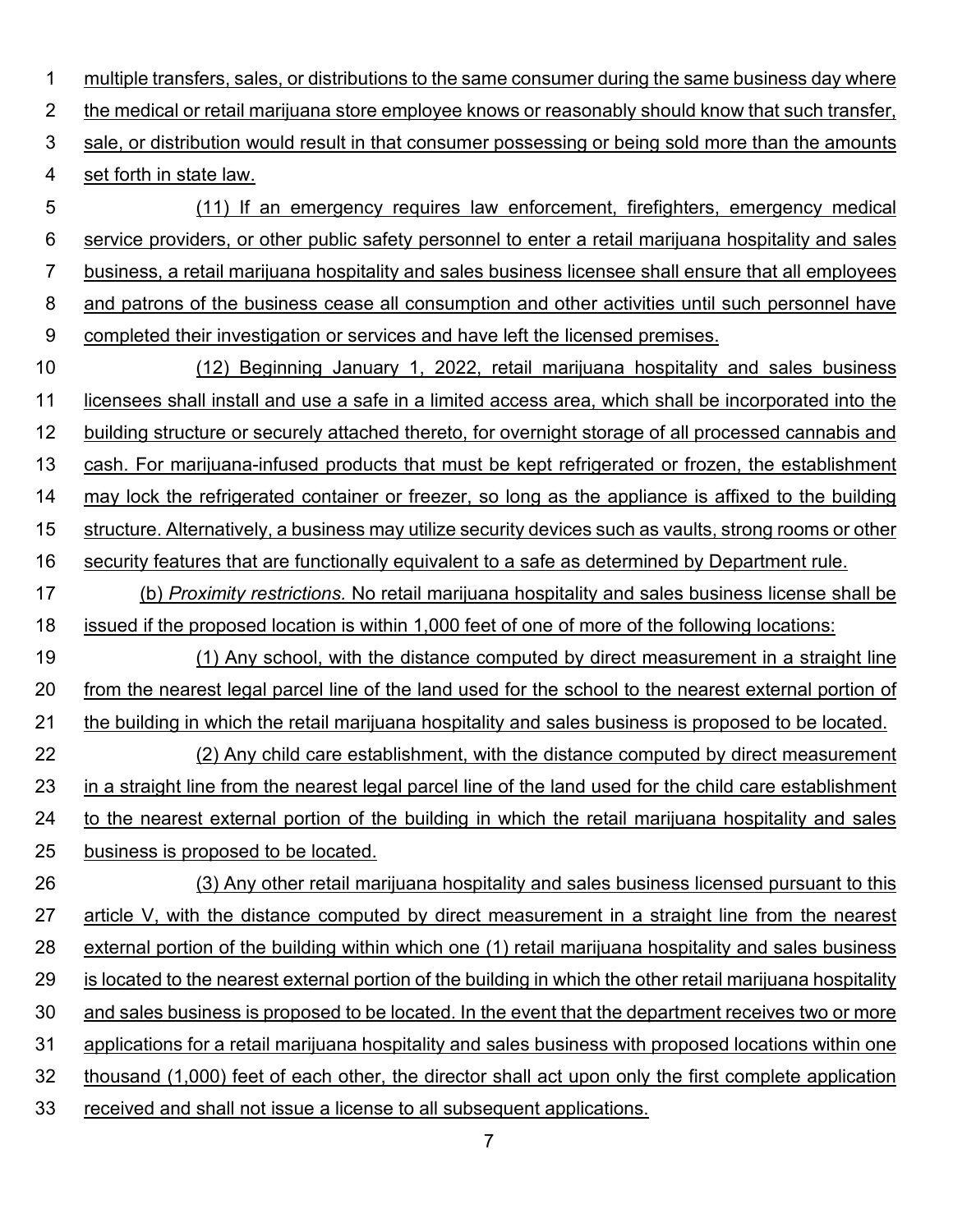- (4) Any alcohol or drug treatment facility, with the distance computed by direct 2 measurement in a straight line from the nearest external portion of the building in which the alcohol or drug treatment facility is located to the nearest external portion of the building in which the retail marijuana hospitality and sales business is proposed to be located.
- (5) Any city-owned recreation center, with the distance computed by direct measurement in a straight line from the nearest external portion of the building in which the recreation center is located to the nearest external potion of the building in which the retail marijuana hospitality and sales business is proposed to be located.
- (6) Any city-owned outdoor pool, with the distance computed by direct measurement in a straight line from the fence or barrier of the outdoor pool to the nearest external potion of the building in which the retail marijuana hospitality and sales business is located.
- (c) *Location restrictions.* No retail marijuana hospitality and sales business license shall be issued at one or more of the following locations:
- (1) Any location containing a medical or retail marijuana store license.
- (2) The licensed premises of another medical or retail marijuana business license. The marijuana hospitality business and other marijuana business shall provide separate ingress and egress to each licensed premises.
- (3) The licensed premises of any business containing a business licensed pursuant to Articles 3, 4, or 5 of Title 44 of the Colorado Revised Statutes. The marijuana hospitality business and other marijuana business shall provide a separate ingress and egress to each licensed premises and shall comply with all state laws.
- (4) Any location deemed public property and owned by the City.
- (5) Any location that is situated in a residential zone district as defined by the Denver Zoning Code or Former Chapter 59.
- (d) *Public hearing—required.* A public hearing in compliance with section 6-209 shall be required prior to the issuance of a retail marijuana hospitality business and sales license. The requirements for public notice, posting, publication, conduct, results of investigation, and decision of the director shall be the same as those for medical and retail marijuana stores.
- **Sec. 6-222. - Term of licenses; renewals.**
- (b) *Cease operations—required.* Except where the director has received a complete renewal application along with the requisite fees, it shall be unlawful for any person to manufacture, test, 32 consume, receive orders for, sell, distribute, transfer, transport, or otherwise remove cannabis from the licensed premises of a medical or retail marijuana business, or allow any other person to perform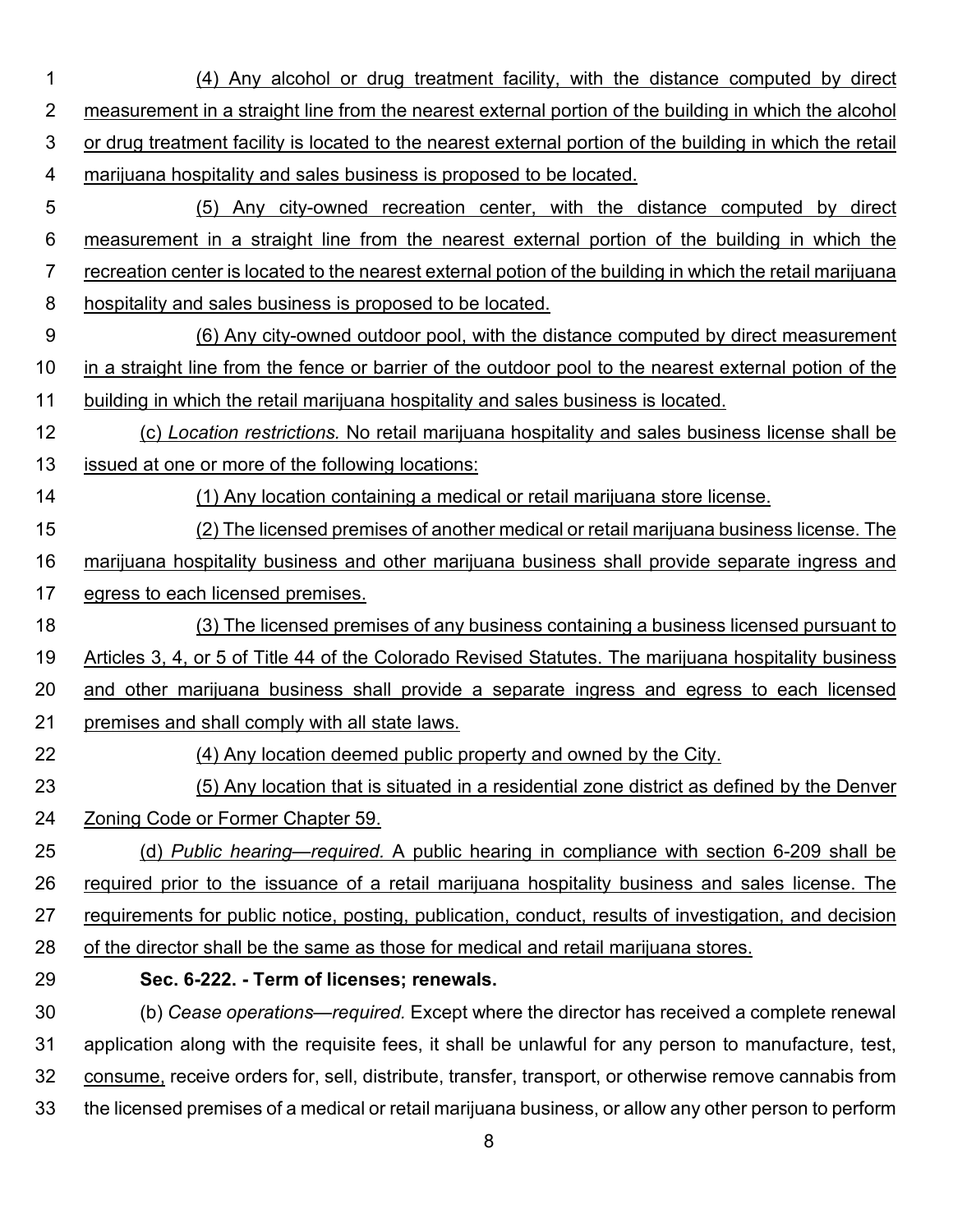these acts, after the expiration date recorded upon the face of any local license issued pursuant to this article V for that location.

**Sec. 6-223. - Causes for denial.**

 (a) In addition to the grounds set forth in the Colorado Marijuana Code and chapter 32 of this Code, any application submitted pursuant to this article V, shall be denied if:

 (2) The applicant or licensee fails to prove by a preponderance of the evidence that the reasonable requirements of the neighborhood and the desires of the adult inhabitants therein support the issuance of a medical or retail marijuana store license, marijuana hospitality business license, or retail marijuana hospitality and sales business license;

 **Section 2.** Article II of Chapter 4 shall be amended by deleting the words stricken and adding the language underlined to read as follows:

**Sec. 4-10. - Nuisance.**

 (a) To prevent and control nuisance odors, an odor control plan shall be submitted to the Manager describing the odor(s), if any, originating or anticipated to originate at the premises and the control technologies to be used to prevent such odor(s) from leaving the premises in any of the following occur:

(3) If any person engages in one (1) or more of the following activities:

- **a. Pet food manufacturing;**
- 20 b. Marijuana growing, processing, or manufacturing, or consumption, as

## provided in Chapter 6;

- c. Rendering and meat byproduct processing;
- d. Asphalt shingle and coating materials manufacturing;
- e. Petroleum refining;
- f. Sewage treatment;
- g. Wood preservation;
- 27 h. Any other activity determined by the board through a rulemaking to cause,
- or be likely to cause, nuisance odors.
- 
- **Section 3.** Article II of Chapter 33 shall be amended by deleting the words stricken and adding the language underlined to read as follows:

 (b) Application and license fees for retail marijuana businesses, retail marijuana off-premises storage facilities, and retail marijuana delivery permits shall be as follows: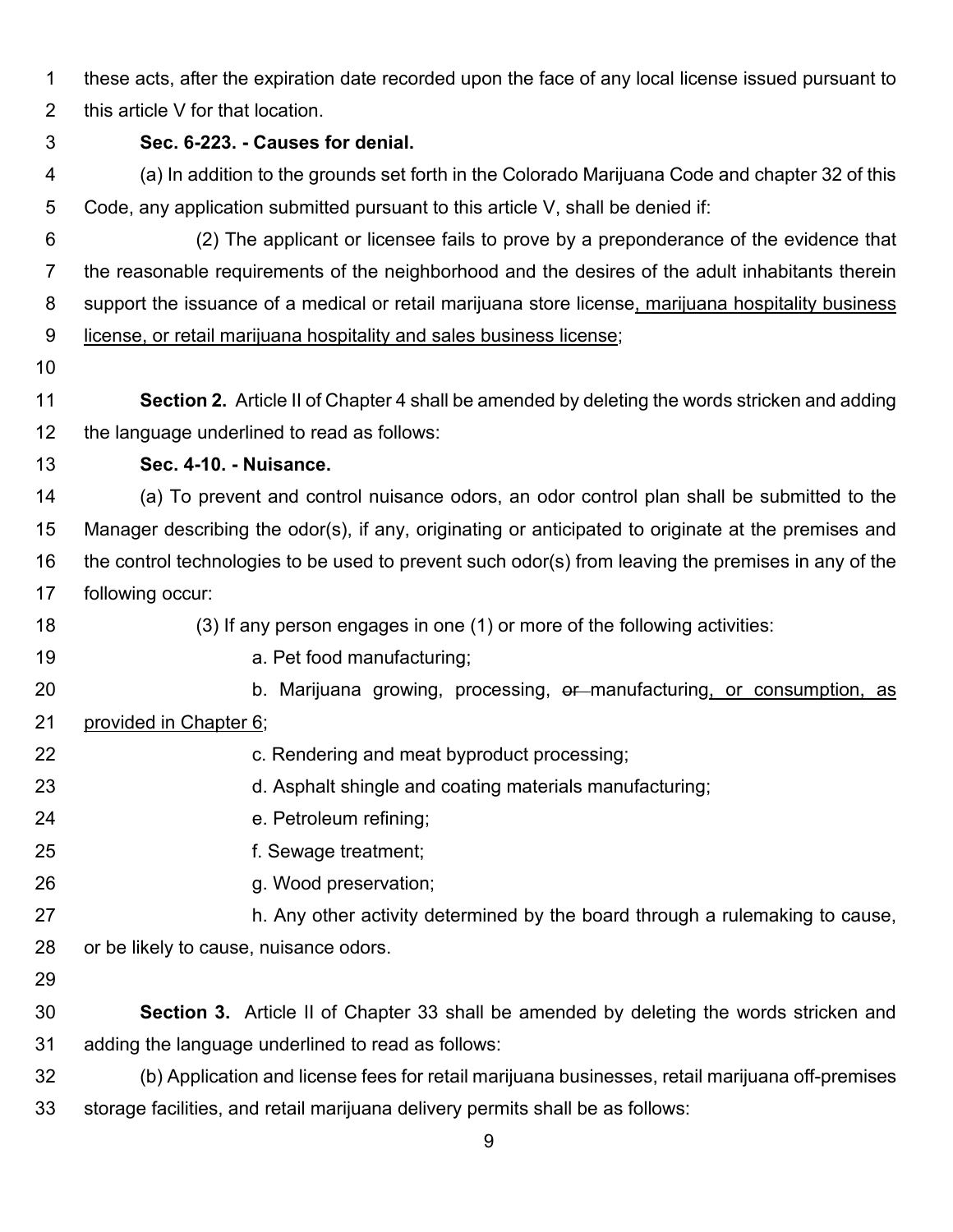| 1  | (1) Application fee for marijuana hospitality business and retail marijuana hospitality |  |  |
|----|-----------------------------------------------------------------------------------------|--|--|
| 2  | and sales business:                                                                     |  |  |
| 3  | a. Social equity licensees  \$0.                                                        |  |  |
| 4  | b. Non-social equity licensees  1,000.00.                                               |  |  |
| 5  | (24) Application fee for retail marijuana off-premises storage facility:                |  |  |
| 6  | a. Social equity licensees  \$0.                                                        |  |  |
| 7  | b. Non-social equity licensees  500.00.                                                 |  |  |
| 8  | (32) Annual license fee for retail marijuana businesses:                                |  |  |
| 9  | a. Social equity licensees \$1,500.00.                                                  |  |  |
| 10 | b. Non-social equity licensees 3,000.00.                                                |  |  |
| 11 | (4) Annual license fee for marijuana hospitality business and retail marijuana          |  |  |
| 12 | hospitality and sales business \$2,000.00.                                              |  |  |
| 13 | (53) Annual license fee for retail marijuana off-premises storage facility:             |  |  |
| 14 | a. Social equity licensees \$1,500.00.                                                  |  |  |
| 15 | b. Non-social equity licensees 3,000.00.                                                |  |  |
| 16 | (64) Criminal background check fee actual costs.                                        |  |  |
| 17 | (75) Transfer of ownership fee \$250.00, plus actual cost of background check.          |  |  |
| 18 | (86) Change of location fees:                                                           |  |  |
| 19 | a. Retail marijuana stores, marijuana hospitality businesses, and retail                |  |  |
| 20 | marijuana hospitality and sales businesses \$1,500.00.                                  |  |  |
| 21 | b. All other retail marijuana business licenses 1,000.00.                               |  |  |
| 22 | (97) Modification of premises \$300.00.                                                 |  |  |
| 23 |                                                                                         |  |  |
| 24 |                                                                                         |  |  |
| 25 | [BALANCE OF PAGE INTENTIONALLY LEFT BLANK]                                              |  |  |
| 26 |                                                                                         |  |  |